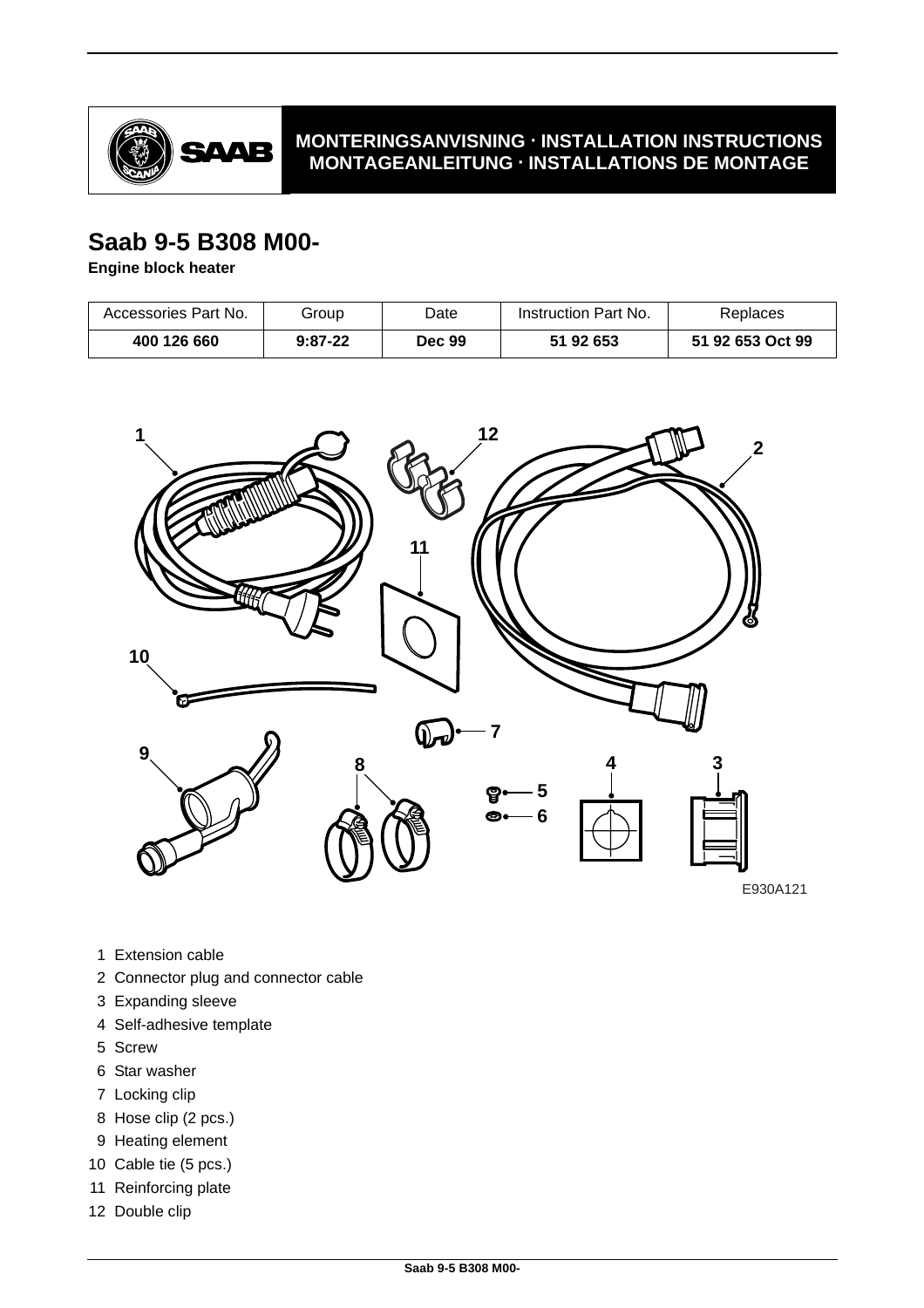

1 Read through the installation instructions thoroughly and make sure all the components are present in the kit.

#### **Note**

Check the radio code and make a note of it if the car is equipped with a radio other than the Saab Audio System.

2 Put covers over the wings and remove the cap on the cooling system expansion tank.

# **WARNING**

Take care in case the car engine is hot. Engine coolant is hot. There is also a risk of burns on the manifold.

- 3 Raise the car. Place a receptacle under the car to collect the coolant. Remove the air shield behind the bumper, connect a hose, open the drain plug and drain the coolant.
- 4 Undo the hose clip on the turbo delivery pipe from the charge air cooler. Leave the hose clip hanging on the charge air cooler.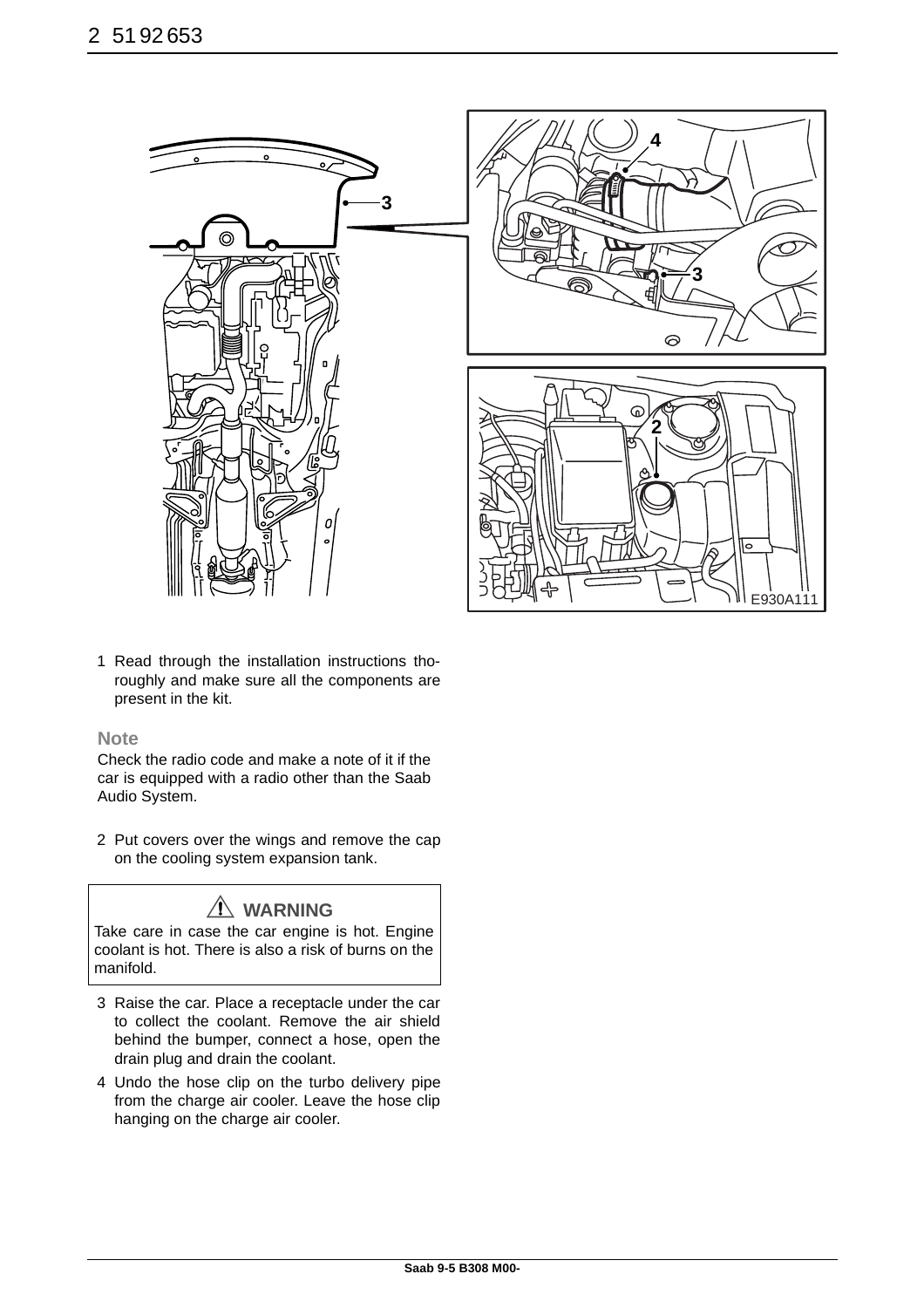

- 5 Lower the car to a suitable working height for fitting the connector plug to the bumper shell.
- 6 Mark out the location for the connector plug using the self-adhesive template. Place a ruler or a piece of tape above the openings in the bumper and measure out where the template is to be affixed. See illustration.
- 7 Carefully make a hole with a **30 mm** hole saw. Drill a hole with the same diameter as the guide pin on the hole saw first. Remove any burrs from the hole and file out a recess with a 4 mm round file. Remove the template.
- 8 Fit the connector plug expanding sleeve from the front and the reinforcing plate from behind the bumper. Fit the heater plug. Use the extension cable to tighten the connector plug. Turn clockwise until the plug is secure.
- 9 Raise the car and tighten the drain plug on the radiator.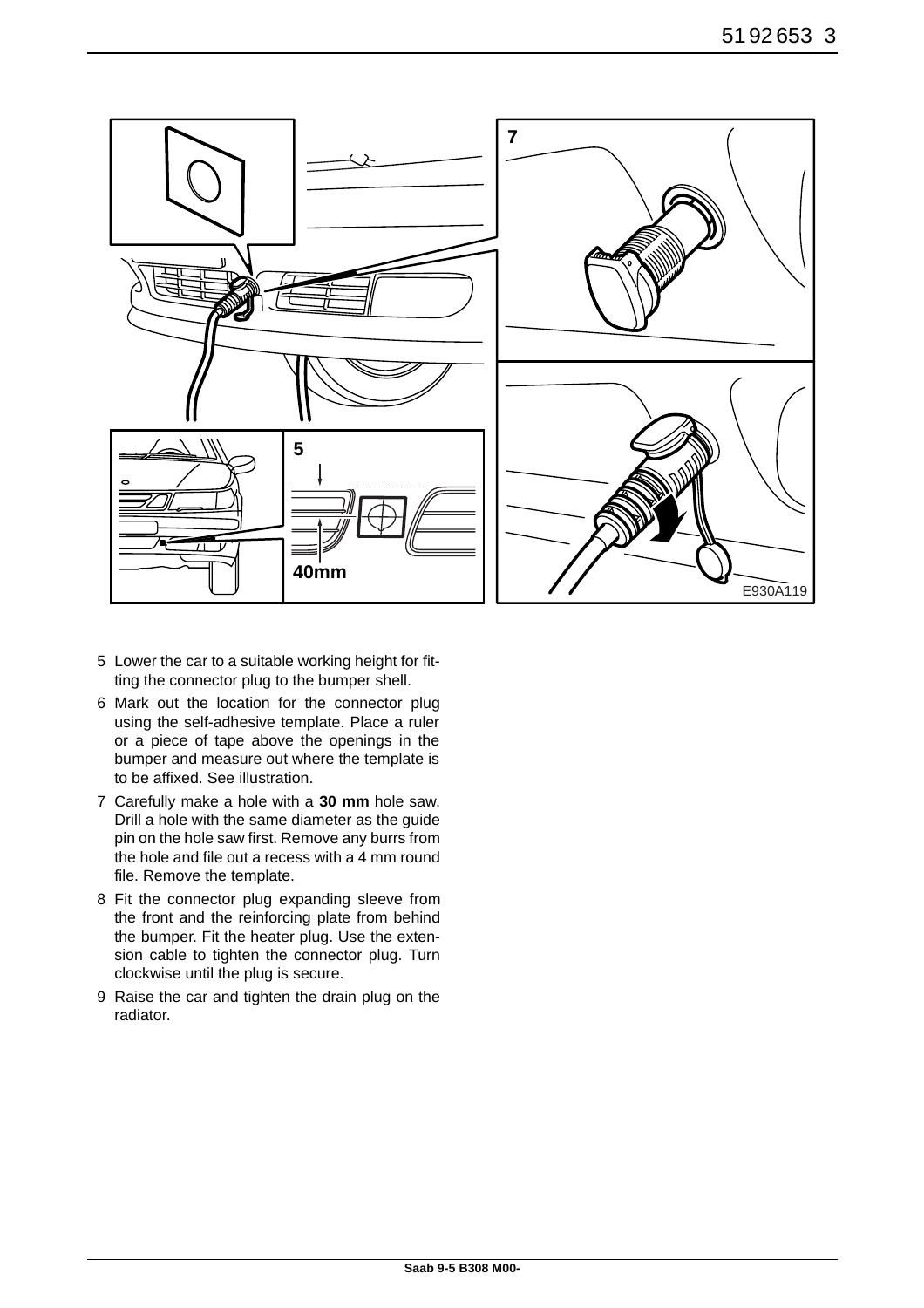

- 10 Run the connecting cable between the radiator and the subframe. Place the connecting cable connector on top of the gearbox and secure the cable as illustrated.
- 11 Fit the air shield and lower the car.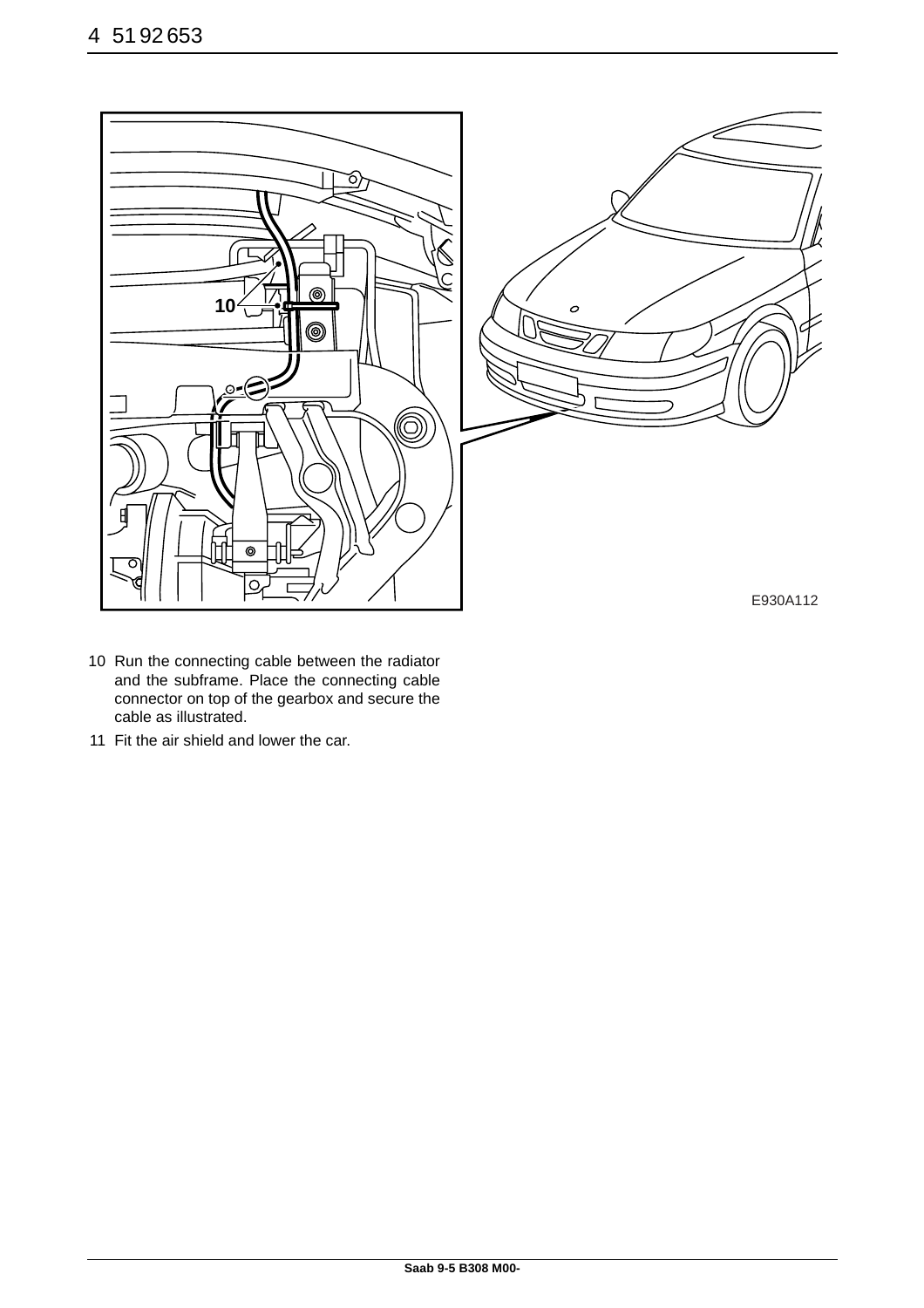

12 Remove the engine cover and bypass pipe with valve and plug the pipe inlet in the turbo inlet pipe.

Unplug the connector for the temp/pressure sensor and remove the turbo delivery pipe.

- 13 Remove the cover over the battery, disconnect the battery cables and vent hose, remove the battery.
- 14 Remove the battery tray.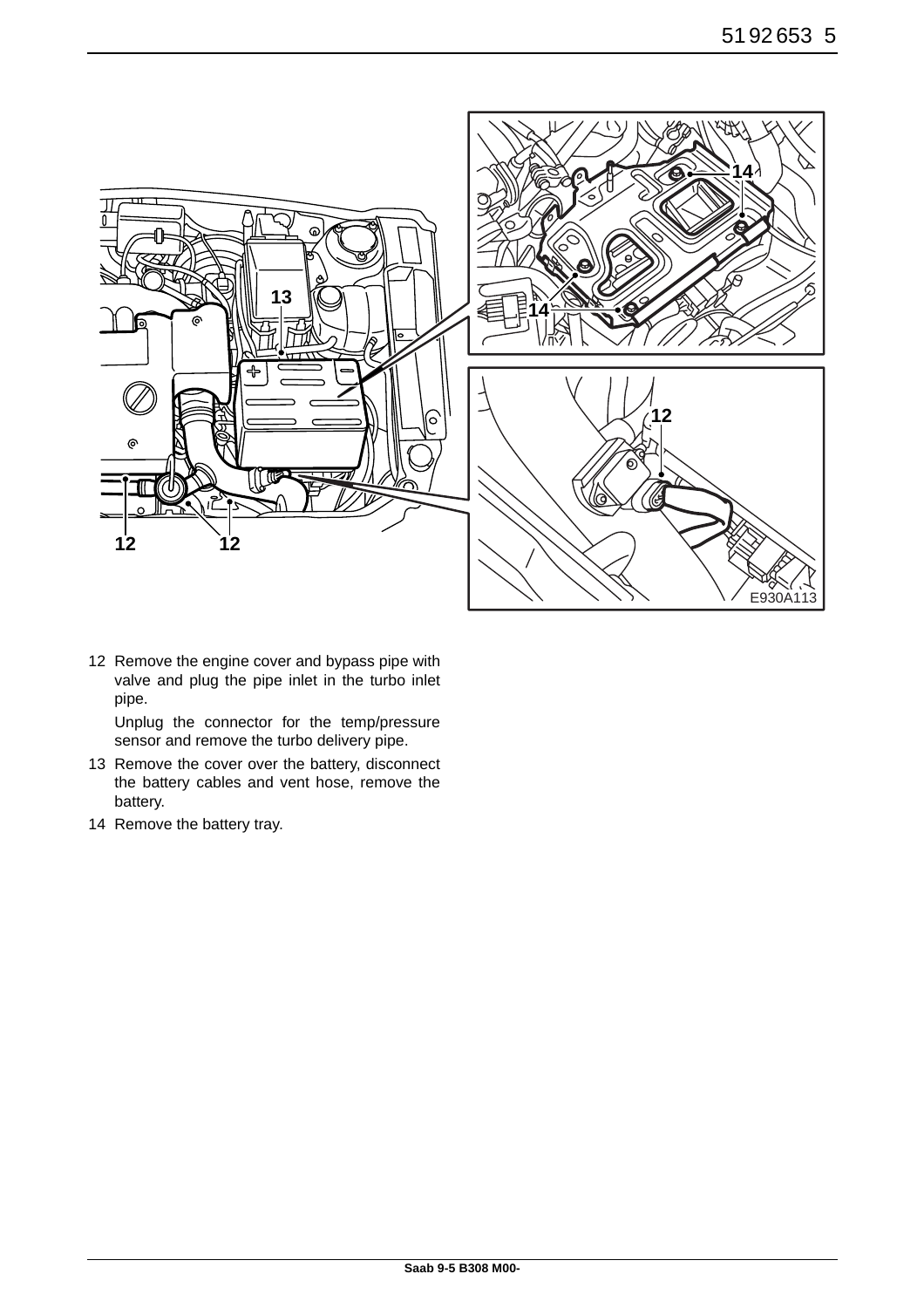

- 15 Detach and unplug the connectors from the mounting between the engine and the gearbox.
- 16 Undo the air injection pipe from the valves and the intake hose. Undo the mounting and remove the air injection pipe.
- 17 Remove the heat shield and the valve with pipe.

#### **Important**

Discard the three gaskets, as they must **always** be replaced with new ones when the pipe has been removed.

- 18 Undo the mounting with wiring harness on the engine and gearbox and the ground connection on the cylinder head. Put the mounting to one side.
- 19 Detach the turbo junction hose from the coolant pipes.
- 20 Undo the coolant hose on the pipe end.
- 21 Mark with tape or similar and cut off the coolant hose 65 mm from the coolant inlet on the engine and remove about 10 mm as illustrated.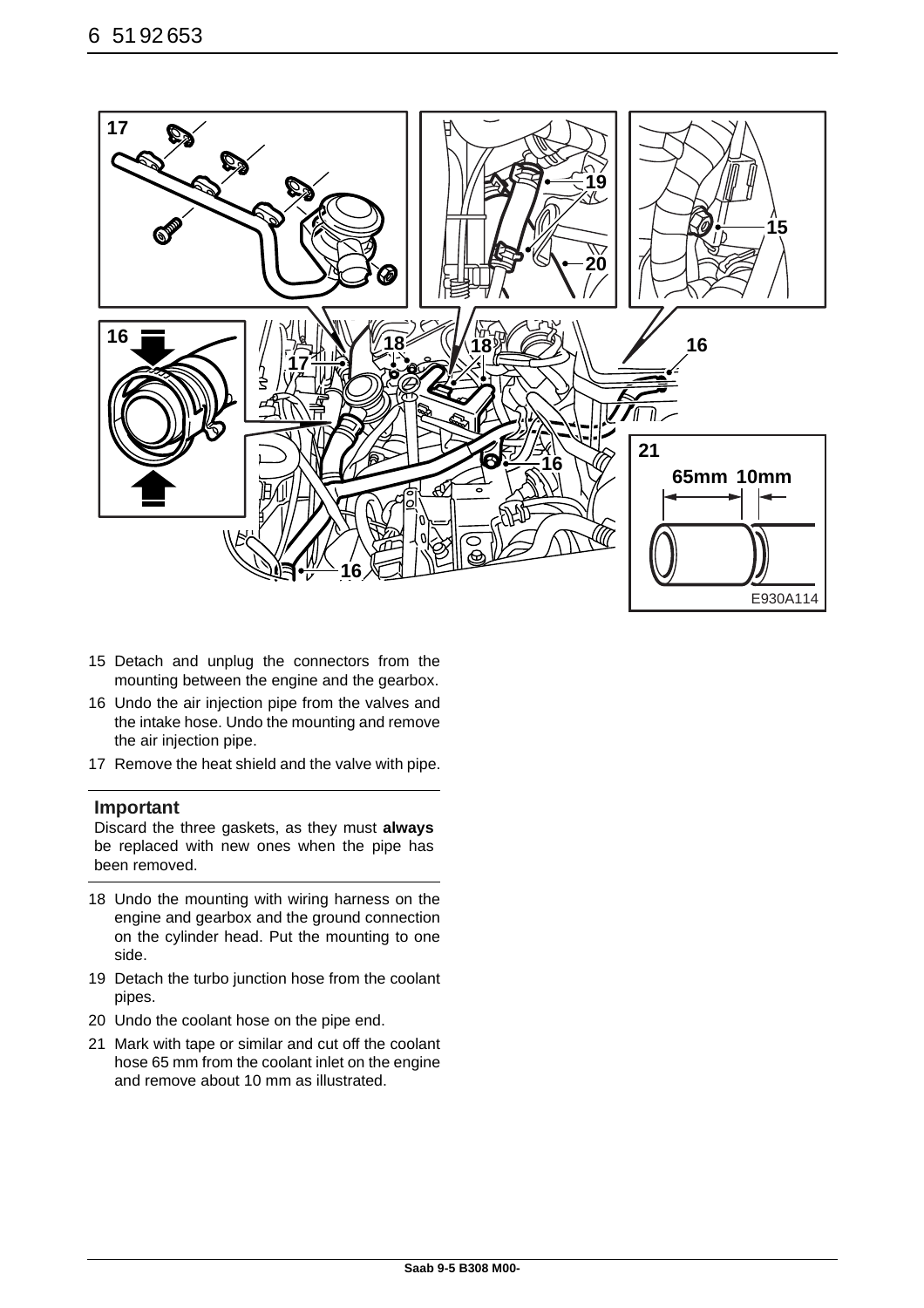

- 22 Fit the heater to the hose with the two hose clips. Check their position in the hose and make sure the heating element is not resting against anything. The hose clips must be positioned so that it is possible to adjust later.
- 23 Fit the coolant hose to the pipe end and secure the connecting cable to the gearbox cable with double clips and to the left-hand structural member with a cable tie.
- 24 Fit the junction hose on the coolant pipe to the turbo.
- 25 Pull forward the connection cable and lubricate the O-ring with acid-free petroleum jelly. Connect the connection cable to the heater.
- 26 Fit the locking clip over the connection. A click should be heard when the locking clip is in position.

Secure the cable to the gearbox dipstick pipe with cable ties.

## **WARNING**

Make sure the cable is not resting on moving parts, sharp edges or hot surfaces. Secure the cable with cable ties.

27 Drill a 3.5 mm hole on the left-hand structural member for the ground cable.

28 Clean away paint to ensure a good ground connection and run the ground cable along the connection cable, secure the ground cable with a screw and star washer (place the star washer between the lug on the ground cable and the body). Apply thin-bodied corrosion protection, part no. 30 15 971.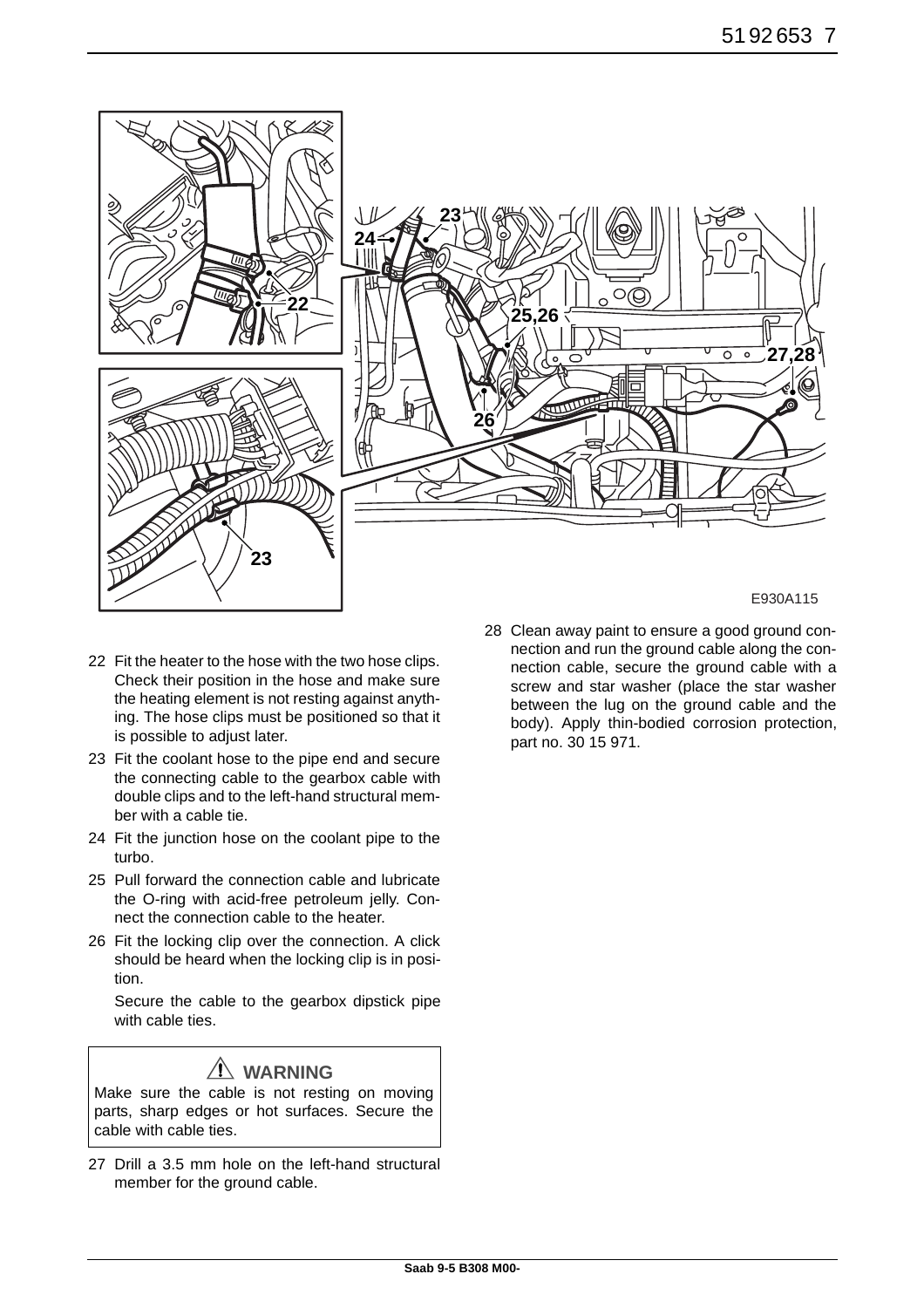

- 29 Put back the mounting.
- 30 Fit the valve with pipe.

#### **Important**

Always fit new gaskets when the valve with pipe has been removed.

Fit the heat shield.

- 31 Fit the mounting with cable harness. Screw on the ground cables.
- 32 Fit the air injection pipe to the valves, the mounting and the intake hose.

#### **Important**

Make sure the pipe is connected correctly to the valves, see illustration.

- 33 Fit the connectors to the mounting and plug them in.
- 34 Check the ground connection between the ground pin on the connector plug, the heater casing and the car body.
- 35 Lower the turbo delivery pipe and connect it to the charge air cooler and throttle body. Raise the car and make sure the pipe is connected correctly. Tighten the hose clip on the charge air cooler and the turbo delivery pipe. Lower the car.



- 36 Remove the plug and fit the bypass pipe with valve. Fit the engine cover.
- 37 Plug in the connector to the temp/pressure sensor on the turbo delivery pipe.
- 38 Fit the battery tray and the battery. Connect the battery and refit the battery cover.
- 39 Fill up with coolant and check the system for leaks.
- 40 Bleed the system in the following way:

#### **Note**

AC/ACC must be OFF.

Fill the system to MAX, close the cap on the expansion tank, start the engine and warm it up at varying engine speeds until the radiator fan starts. Carefully open the cap on the expansion tank and let the engine run at varying accelerator position until the radiator fan has started three more time. Stop the engine and top up to MAX as necessary. Check the function of the heater.

- 41 Adjust the time and date on the car clock and program the radio code where applicable.
- 42 Place the installation instructions in the car and draw the customer's attention to the user instructions.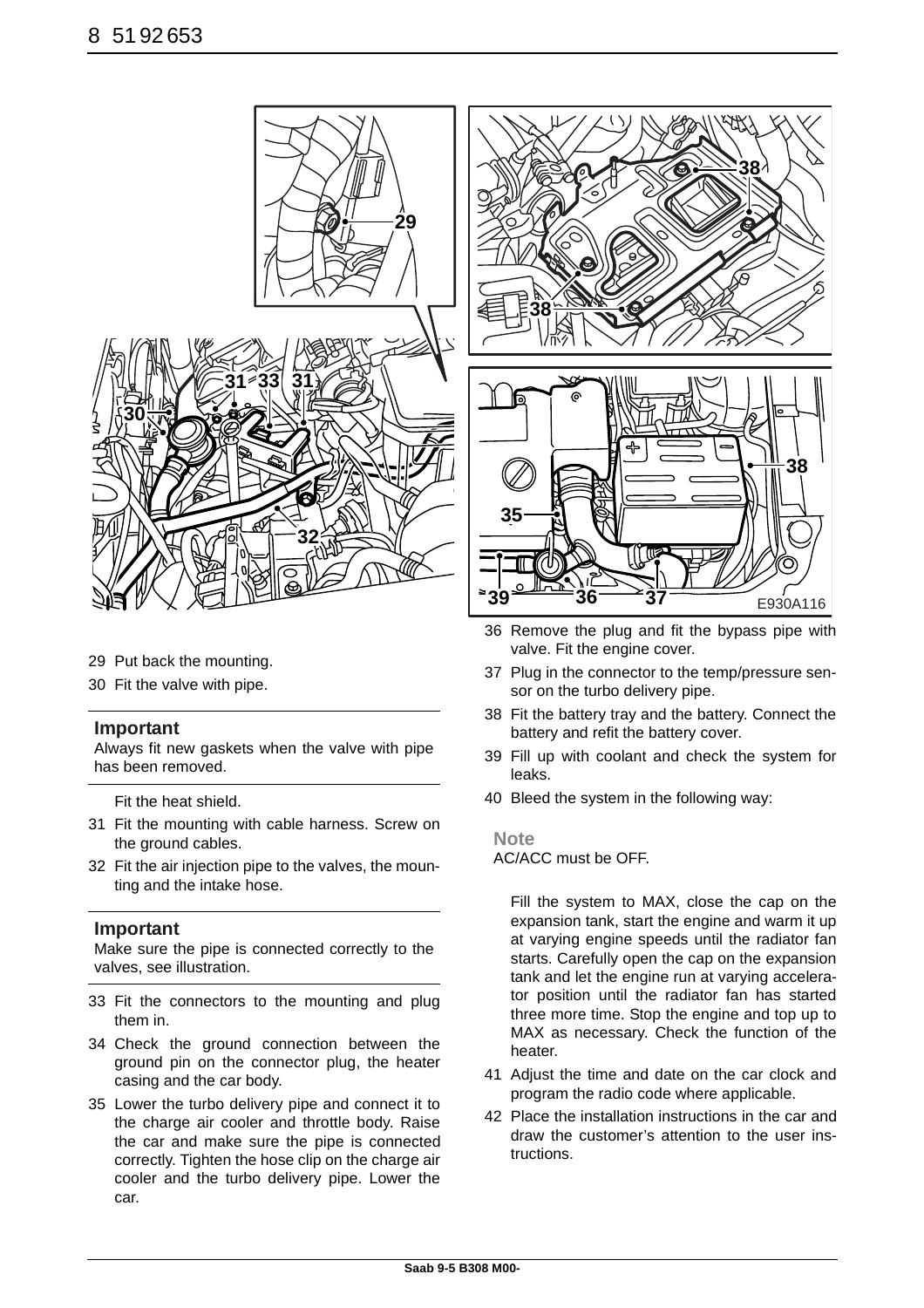

E930A082

A Branch cable set

B Timer kit